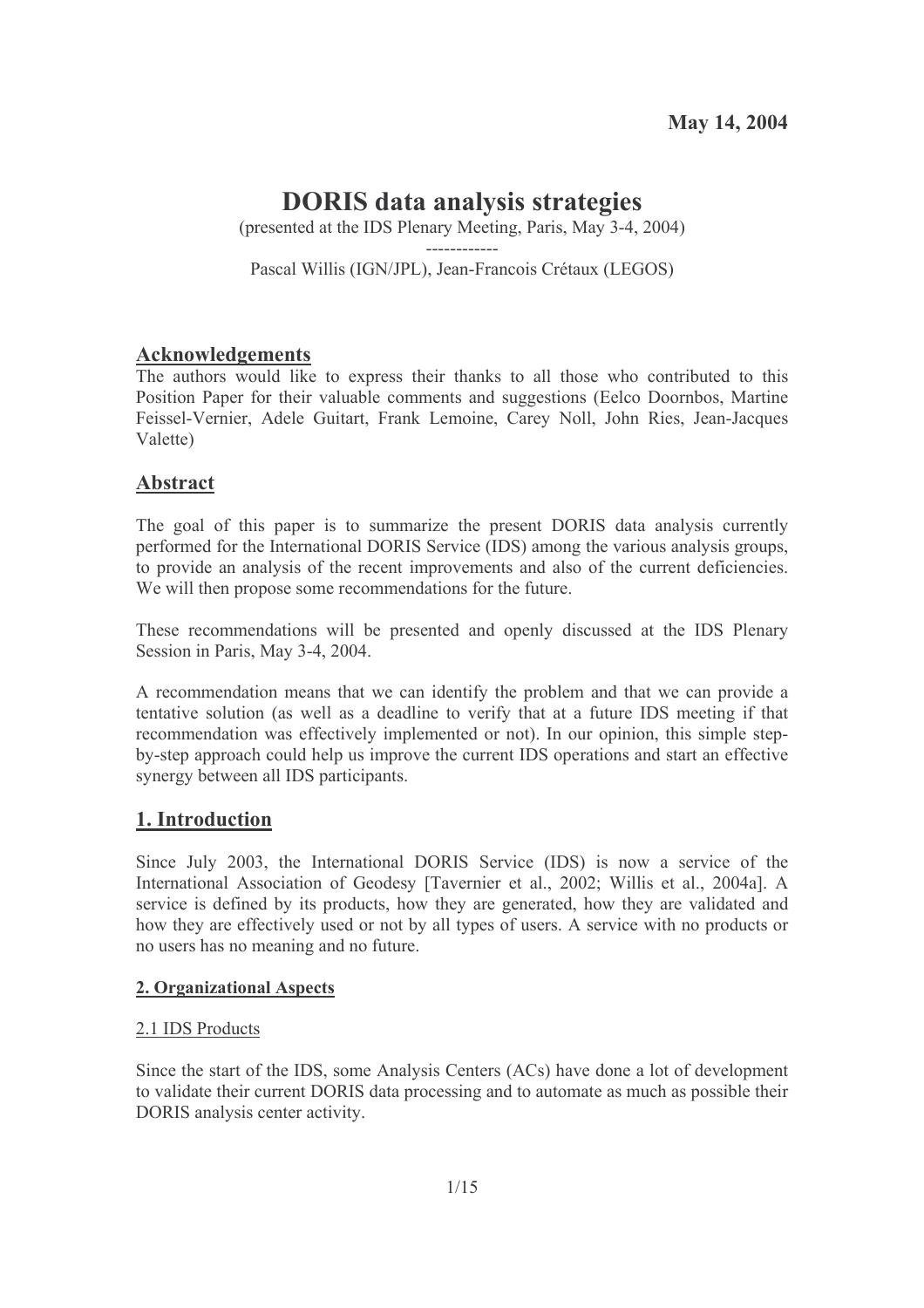| Product           | Delay     | Current AC       | Previous AC   | Proposed AC     | Combine        |
|-------------------|-----------|------------------|---------------|-----------------|----------------|
|                   |           |                  |               |                 | d              |
|                   |           |                  |               |                 | Product        |
| cumulative        | 6 months  | IGN/JPL          |               | <b>INASAN</b>   | No             |
| solution          |           | <b>LEGOS/CLS</b> |               | Geosci          |                |
| (positions/       |           | U. Texas         |               | Australia       |                |
| velocities)       |           |                  |               | <b>IAA</b>      |                |
| weekly            | 6-8 weeks | <b>IGN/JPL</b>   | <b>INASAN</b> | <b>LEGOS</b>    | No             |
| series            |           | <b>SSALTO</b>    | <b>SOD</b>    | Geosci Australi |                |
|                   |           |                  |               | a               |                |
|                   |           |                  |               | IAA             |                |
| monthly           |           |                  | IGN/JPL       | Geosci Australi | No             |
| series            |           |                  | <b>INASAN</b> | a               |                |
|                   |           |                  | LEGOS/CLS     | <b>IAA</b>      |                |
|                   |           |                  | <b>SSALTO</b> |                 |                |
| geocenter         | 4-8 weeks | <b>IGN/JPL</b>   | LEGOS/CLS     | <b>INASAN</b>   | N <sub>0</sub> |
| EOP               | 4-8 weeks | <b>IGN/JPL</b>   | LEGOS/CLS     | <b>INASAN</b>   | No             |
| 10 <sub>n</sub> o |           |                  | <b>SSALTO</b> |                 | N <sub>0</sub> |
| orbits            |           |                  | LEGOS/CLS     | <b>U</b> Texas  | N <sub>0</sub> |

The table below summarizes the current DORIS Analysis Centers (AC)

Table 1: Current IDS products (April 2004). The term "Current AC" corresponds to AC regularly submitting products. The term "Previous AC" corresponds to Analysis Centers that have already submitted such products but not recently. "Proposed AC" corresponds to groups who have express their willingness to participate in the IDS but who have not yet submitted any solution.

Several conclusions can be drawn from this table. First of all, the IDS is presently proposing a lot of different products. This is a very challenging goal. However, there is no "IDS product" as such as it would be expected from an IAG Service as there is actually no combination regularly delivered using results from different analysis centers. We must also say that in some cases (e.g. time series analysis, geocenter) some combination tests were performed so we may not be too far away from generating true "IDS products". It is also important to know if and how these products are used. If some are not used, we need to decide to stop them or to modify them to better suit the needs of the potential users. Or we could also make some efforts to convince the potential users to consider these products. At least, we should not stay passive.

Presently, there is no information available to know whether current IDS products are effectively used at all. In some cases, two products could even be seen as in competition between each other (e.g. weekly sinex solutions vs monthly sinex solutions, or generating free-network solutions as well as projected and transformed ITRF2000-like sinex solutions that create a duplication of efforts from the same group). Other products could be generated if needed (SSALTO solutions from MOE orbits instead of POE orbits;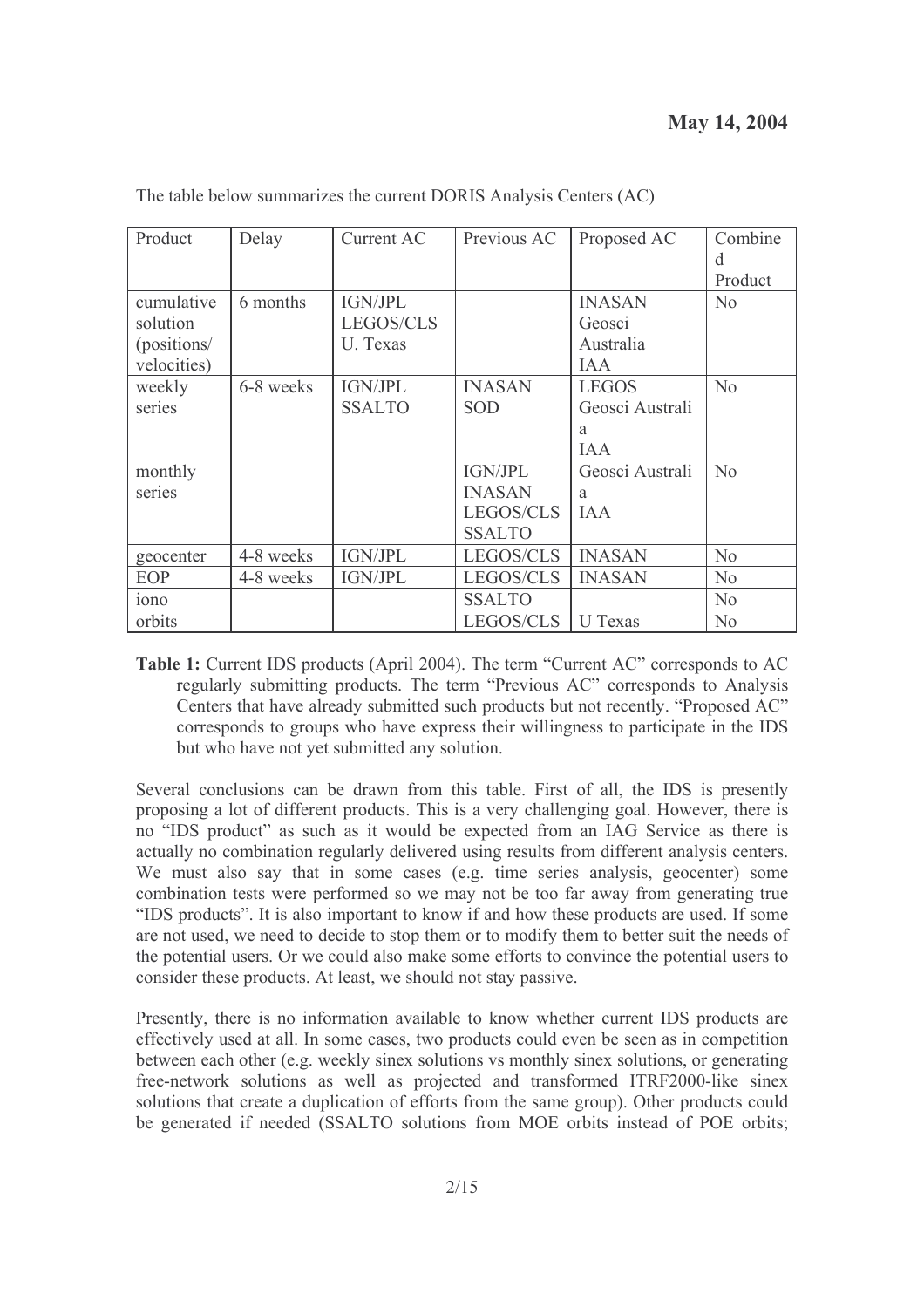geocenter and EOP from groups already producing geodetic time series) if there would be a real need and if these ACs would find it important to contribute more. All these activities represent a significant amount of work and allocated resources, we should use it wisely. It is important to be sure that all the present IDS products are effectively required and used. It could also be important to compare the present DORIS products with the products already offered by other technique centers services.

However, we should also note that the IDS is a new service and that its products are not well-known to the scientific community. We should not judge the value of the present products on their current level of usage. In some cases, the IDS will have to advertise more for its products.

The IERS now clearly expect that the Technique Centers like IDS will regularly provide products (obtained from internal combination) and monitor the quality of these products through internal validation.

*Recommendation 2.1:* IDS should conduct a survey to understand how its products are currently used and how similar products from other Technique Service (TS) such as IGS, ILRS and IVS are used. The survey should also point out products that are considered as useful but that are not presently used as they could. If possible the survey should also address the impediments that might presently prevent potential users to use the current products. After this survey, IDS should decide on the list of the products to generate and also when necessary propose products to be stopped.

None of the present products are presently combined nor even externally validated. We assume here that there is at least some internal validation done by each AC. Other services (eg International GPS Service) would not accept this present type of products. Within the IGS, when a new product is foreseen, there is first a project to verify that the product is technically feasible, that it is operationally possible, that several groups are willing to participate and to assess its accuracy and reliability and to better define it in terms of delays and generation procedure. The product is then generated and after some time, it is declared as a real "IGS product". We could envision such a similar procedure for IDS products.

Finally some products may not be needed anymore. Is there still a use for cumulative solutions (positions and velocities for all stations), while ITRF is now using almost only time series of solutions? Should such cumulative solutions use DORIS-DORIS local tie information coming from IGN/SIMB (DORIS beacon installation and maintenance service)? What type of weighting for the local tie information? Free-network solution or ITRF2000 type? How frequent (6-month, 1 year?). Optimize for prediction (now) or for the mean epoch value (name of stations after and before breaks). We need to better define the IDS products as such.

It is clear that there is still a need for cumulative solutions for POD purposes, especially for altimetry mission. However, what is really important for these groups is that the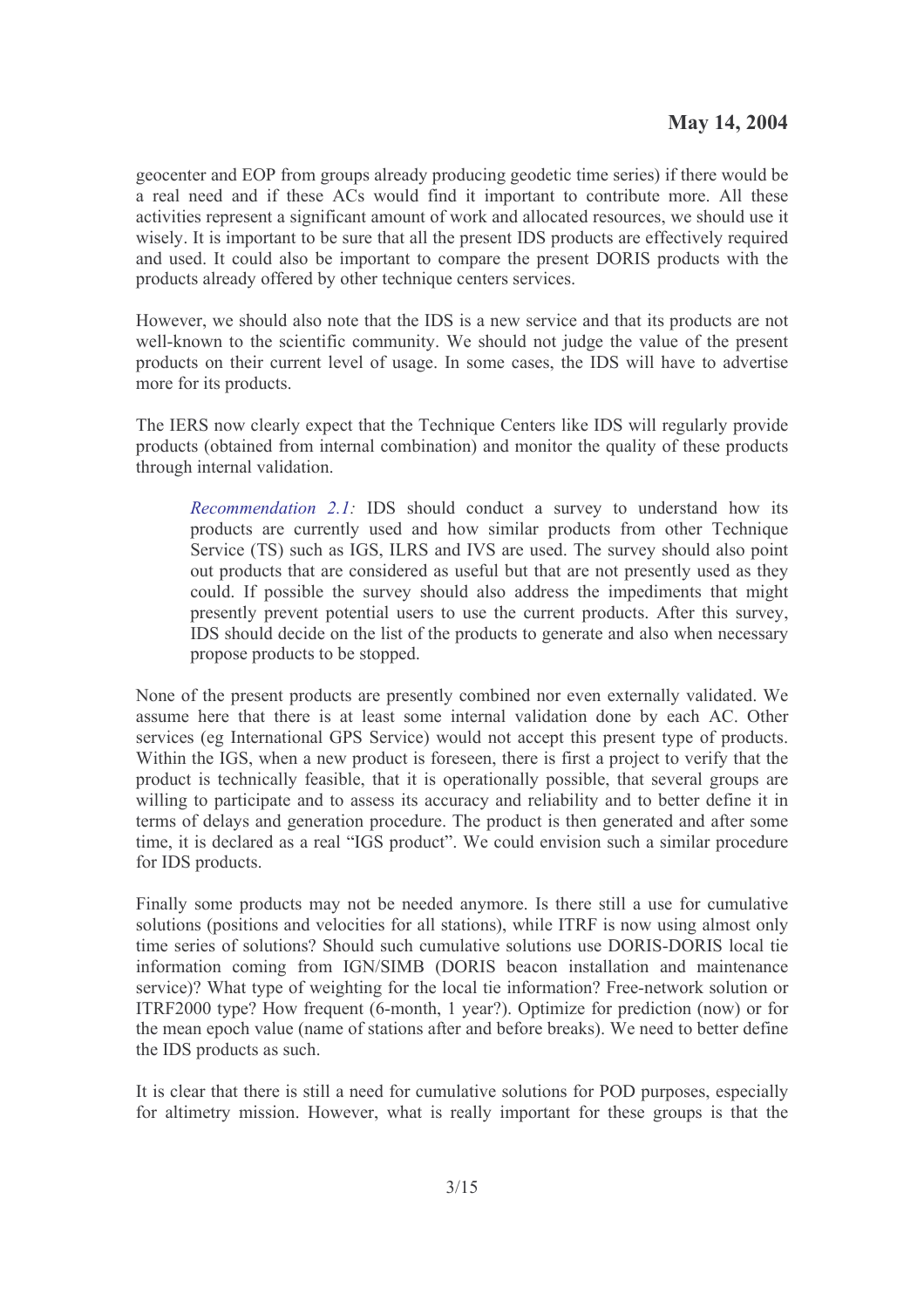DORIS, GPS and Laser coordinates (and velocities) are expressed in a unique terrestrial reference frame highly precise and reliable for Mean Sea Level investigations.

Recommendation 2.2: A procedure must be explicitly stated to formally accept a DORIS product as such, including a technical feasibility study and a validation component. We should presently start assuming that no such IDS product exists presently and to generate them one by one using a standard procedure.

The DORISMail has been quite useful to broadly distribute information of general interest among the DORIS community. However, there is now also some new type of information still related to DORIS but which only interest a selected number of people. Such information is for example:

- submission or resubmission of new DORIS data by CNES
- submission or resubmission of new DORIS products by an IDS Analysis Center
- technical discussion on open issue related to DORIS data analysis

In our opinion, these new types of mails are going to increase with time, especially after the start of the IERS Pilot Campaign of Combination. In order to keep the DORISMail for general information for a large audience, we propose to create a new email Bulletin Board (DORISReport). The IGS has recently done a similar splitting as more and more people were complaining that the reports were of no direct interest for most people. The distribution list of the DORISReports could include at least people involved in the DORIS data distribution at CNES, people involved in operational Data Center and Data Analysis activities and also people regularly using the IDS individual solutions or products (IDS internal combination and validation, IERS combination centers,...).

Recommendation 2.3: Split the current DORISMail into DORISMail (general information for a large DORIS audience) and DORISReports (regular reports for Analysis Centers).

#### 2.2 IDS Analysis Centers

Secondly, it can be seen from table 1 that several groups have produced results in the past for the IDS or are planning to do so in a near future. However, presently two groups (IGN/JPL and SSALTO) provide DORIS results in a continuous and timely manner, even if the SSALTO group does not exactly comply to the general IDS specifications (presently point positioning using fixed orbits and fixed EOPs without covariance information in SINEX). It must also be noted that a third group (LEGOS/CLS) is also expected to distribute individual solutions on a regular basis within the next few months (before July 2004), resuming their past activity. There are also groups willing to produce new solutions and/or new types of products that could be derived from their own solutions (INASAN). There are also new groups considering to participate in the IDS (TU Prague) and several groups with appropriate software and competences that could participate in the IDS. So the situation described in table 2 is not so bad and should be improved soon.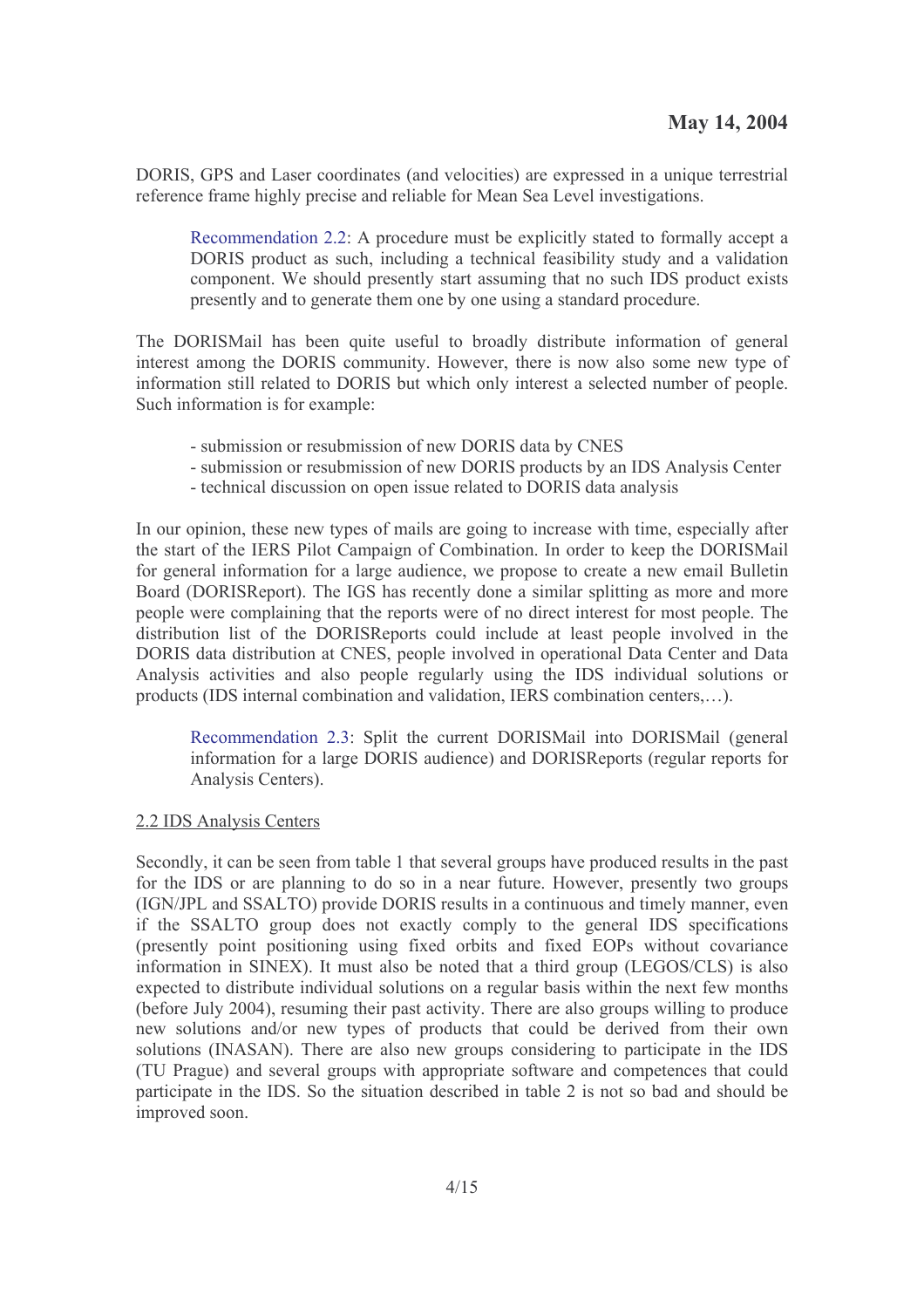None of the current groups propose to generate solutions for all products and it is not a requirement. But for each product, several groups have produced results or at least have the capability to do so. In any case, more than 3 groups (if possible, using different software packages) are required for each product in order to derive a precise and reliable combination.

We should now try to understand why some groups stopped their activities and facilitate their return and/or the encourage implication of new groups. In some cases, the question of the long-term funding to support these types of activities is of critical interest for the ACs. It is especially true when long-term commitments are requested. In any case, we absolutely need more active groups to really sustain the long-term interest of the IDS itself and to generate a real and friendly competition between all analysis groups.

*Recommendation 2.4:* It is important that more Analysis Centers participate in the generation of the IDS products. Groups wanting to participate must receive some help from the already existing AC. It is also important to understand why some groups stopped delivering results and to encourage them to resubmit new results.

Some groups have provided or plan to provide multi-technique solutions for orbits or geodetic products. These products can provide unique contributions and exceptional accuracy. IDS should consider incorporating such types of solutions, which do not appear presently in any of the individual Technique Centers but are in fact natural for DORIS (multiple-techniques POD for altimetry missions).

# 3. Inputs for DORIS analysis

# 3.1 DORIS data delivery schedule

The IDS ACs totally relies on CNES for the availability of the DORIS data as the data distribution is centralized due to very own nature of the DORIS system. Since the last 6 months, very significant improvements have been made by CNES in the DORIS data delivery schedule [Noll et al., 2004]. Typical delays are now 20 days for TOPEX, 30 days for Jason, SPOT2.4, and 5 and 50 days for ENVISAT. This is also true for metadata (attitude and maneuvers files) that are now regularly delivered at the IDS Data Centers in a timely manner. Some other metadata are not yet available (quaternions for Jason and mass evolution for all DORIS satellites).

It is now really possible for some DORIS groups to participate in the next IERS campaign [Rothacher, Web] for which the requested deadlines are 6 to 8 weeks after the last measurement before generating a unified solution (DORIS-only solution). Several proposals were sent out by different IDS ACs, more would be very much welcome.

Recommendation 3.1: The IDS thanks the CNES for the improvement made recently in the DORIS data delivery (including Envisat data) and request to have access to all DORIS data no later than 6 weeks after the day of the last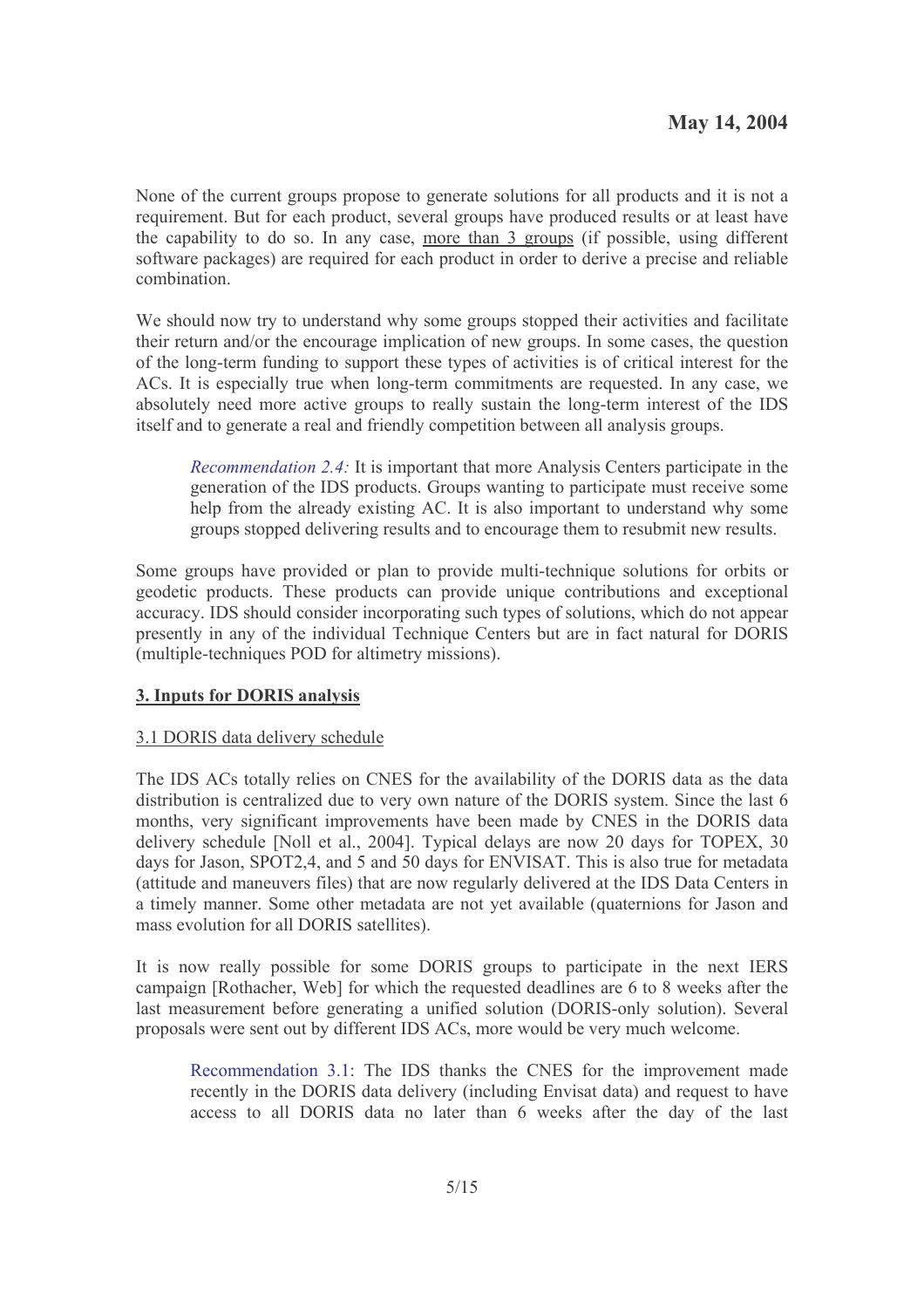measurement to really allow the generation of a unified DORIS weekly solution within the IERS time constraints.

# 3.2 Correcting the DORIS/Jason data from the South Atlantic Anomaly effect

Concerning the DORIS/Jason data, it is now well-known that the South Atlantic Anomaly has a significant effect on the DORIS/Jason on-board oscillator, creating systematic errors that affect the geodetic results (more than POD results), making them almost totally useless to generate any of the currently considered IDS geodetic products [Willis, 2004b]. Recent studies have shown [JM Lemoine] that it is possible to derive a simple correction model, using Topex/Jason observed frequencies differences. Such a model takes care of most of the effect for orbit determination. However, for ground positioning results, this effect still cannot be totally compensated. Furthermore, there is also some evidence that more and more DORIS/Jason data will be rejected during the preprocessing performed at CNES/SOD. There is on-board the Jason satellite a second DORIS receiver for back-up that could be turned on at any time by CNES to verify if the second oscillator is as sensitive as the other to radiation over the South Atlantic Anomaly. However, we cannot be certain that the second receiver will perform better than the present one, but there is a chance that it may do so. CNES has previously asked to IDS to assess if such a change should be considered useful for the IDS activities or if the present Jason problem can be overcome by corrections methods.

Recommendation 3.2: In order to use the DORIS/Jason data to generate the geodetic IDS products, the IDS encourages CNES to turn on the back-up DORIS receiver on-board the Jason satellite to test if its oscillator would be less sensitive to radiations over the South Atlantic Anomaly within the next three months. This change of receiver should be done as soon as possible. The IDS will then investigate if the new receiver performs better for geodetic applications and provide some feed-back to CNES.

#### 3.3 What is an IDS station?

Concerning new DORIS stations, a lot has been done recently by the IGN/SIMB and by CNES to provide information on a timely basis to the AC though the DORISMails (name of the station, acronym, domes number, start of operation, a priori coordinates and velocities when available...).

However, in a few cases, the first weeks or months of observations have been definitively lost as the new data were not incorporated rapidly enough in the general DORIS data delivery operational scheme.

Sometimes a beacon is also not considered to be part of the permanent network and is then not delivered, even if this station could be of specific interest to the IDS (collocation with other techniques). Things need to be clarified here.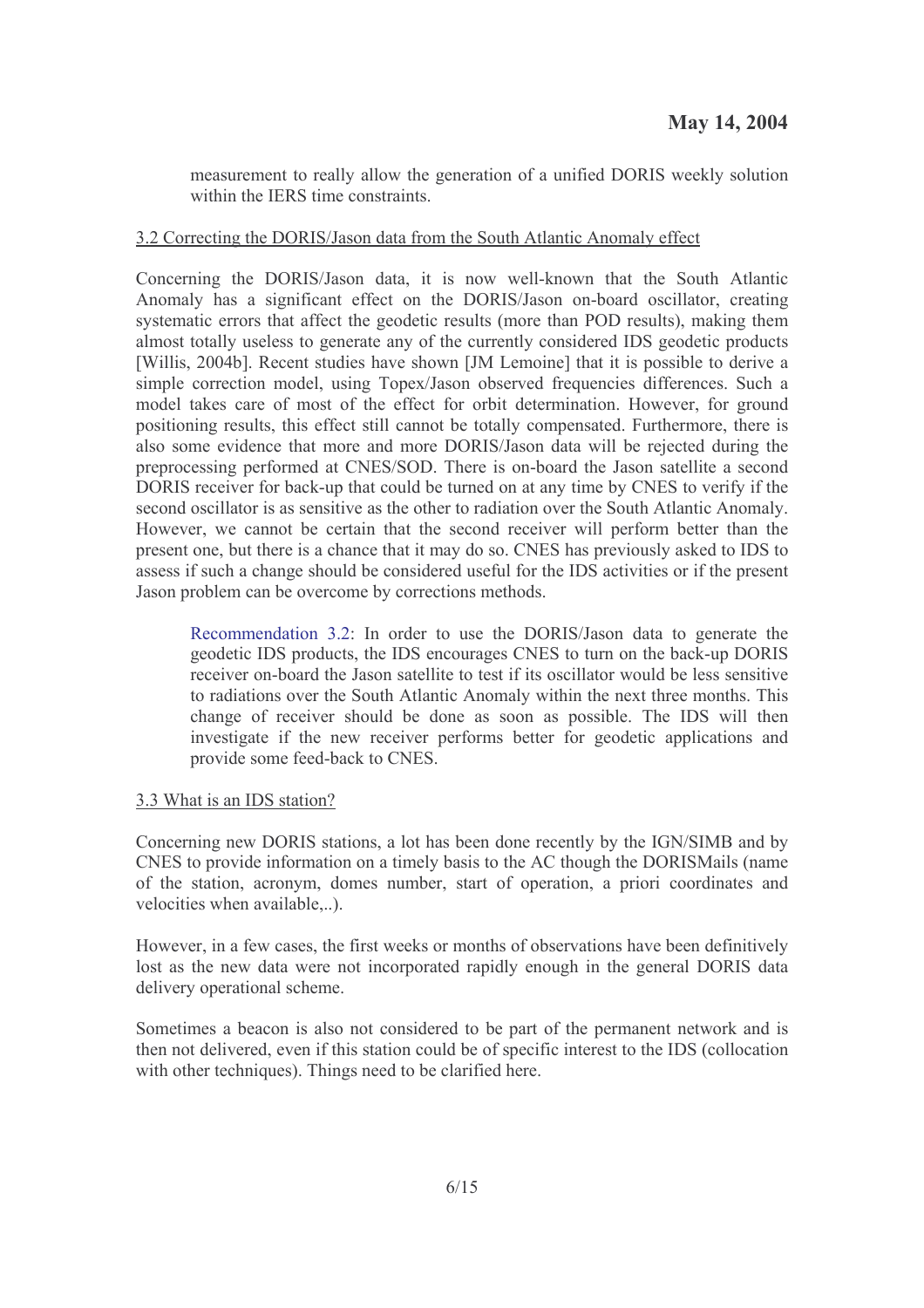Table 2 show example of data distribution release schedule for recent DORIS stations. It can be seen that the situations are very different from one station another and that sometimes several months of DORIS data have been lost forever, as there is no plan for CNES to reprocess later the stations that were not considered by then as part as the DORIS operational network for Precise Orbit Determination.

Sometimes, data delivery is delayed due to a late DORISMail announcing the station (usually when IGN/SIMB is waiting for precise a priori coordinates), sometimes not.

| <b>DORIS</b> | Start of     | <b>DORISMail</b> | <b>DORISMail</b> | Start of data | Data loss  |
|--------------|--------------|------------------|------------------|---------------|------------|
| acronym      | observation  | date             | number           | delivery      | (in days)  |
|              | $(Year-DoY)$ |                  |                  | $(Year-DoY)$  |            |
| <b>THUB</b>  | 2002-285     | 2002-304         | 205              | 2002-331      | 46         |
| <b>KOLB</b>  | 2002-316     | 2002-344         | 208              | 2002-321      | 5          |
| <b>SALB</b>  | 2002-346     | 2003-017         | 216              | 2002-356      | 10         |
| <b>MANB</b>  | 2003-057     | 2003-083         | 232              | 2003-064      | 7          |
| <b>HEMB</b>  | 2003-080     | 2003-101         | 236              | 2003-105      | 25         |
| <b>SPJB</b>  | 2003-231     | 2003-241         | 260              | 2003-246      | 15         |
| <b>GAVB</b>  | 2003-270     | 2003-288         | 266              | 2003-336      | 66         |
| <b>YASB</b>  | 2003-331     | 2003-353         | 282              | 2003-356      | 25         |
| <b>JIUB</b>  | 2003-344     | 2003-358         | 283              | N/A           | $\geq 113$ |
| <b>CROB</b>  | 2003-355     | 2004-036         | 299              | 2004-031      | 41         |
| <b>MSPB</b>  | 2004-031     | 2004-105         | 313              | N/A           | $\geq 61$  |
| <b>BELB</b>  | 2004-037     | 2004-065         | 306              | 2004-083      | 46         |
| <b>CADB</b>  | 2004-085     | 2004-100         | 312              | N/A           | $\geq 7$   |

Table 2: DORIS data delivery at IDS Data Centers for recently installed stations. Current status on April 19, 2004.

Recommendation 3.3: CNES, in liaison of the IGN/SIMB and the chairman of the Station Selection Group, should maintain a list of stations that participate in the IDS, through the DORIS permanent network or through DORIS campaigns as organized by the Stations Selection Group.

For stations outside the permanent network, no data are presently delivered at the IDS Data Centers. Some tests have been conducted between CLS and IGN/JPL, showing that the current delivery procedure for such additional stations would create errors in the DORIS data that are larger than what is currently found in the data of the permanent tracking network.

Recommendation 3.4: Tests should be conducted between CLS and 1 or more AC to finalize the delivery of DORIS data for stations outside the permanent network.

3.4 Access to DORIS raw data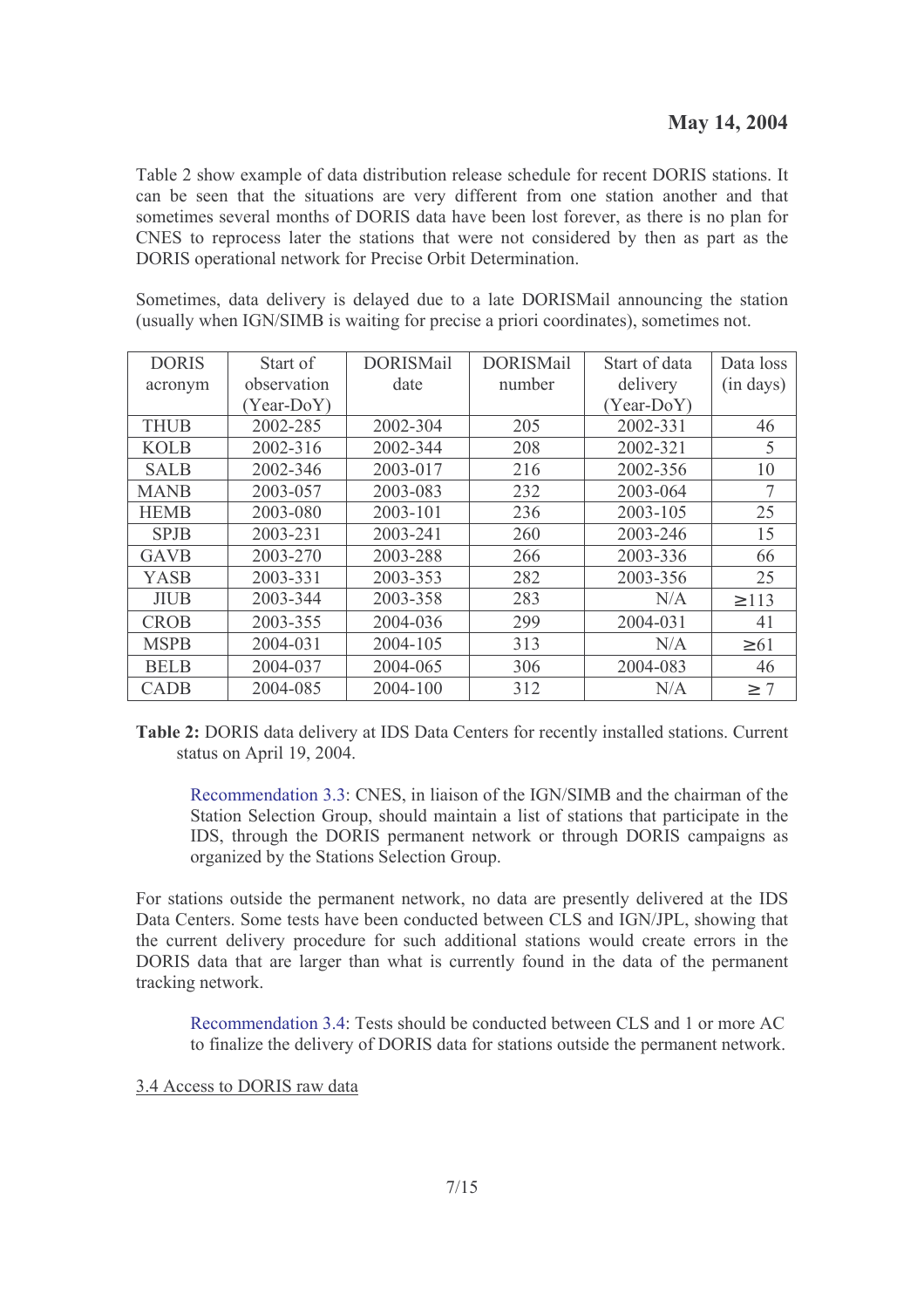Presently, only groups in Toulouse have access to the raw DORIS data. Some groups have expressed their willingness to process DORIS using directly data at a lower preprocessed level (AIUB, IGN/JPL). A proposal was done by CNES (Jean-Paul Berthias) for a RINEX format that could take into account DORIS data type.

Recommendation 3.5: CNES should define a new DORIS format for a lower preprocessed level and should make available some test data sets for all satellites during a short period of time to let the IDS AC investigate about the potential advantages of these new types of DORIS data.

# 3.5 DORIS constellation of satellites

Several groups have shown that the accuracy of the DORIS products has been increased with the availability of new DORIS satellites missions. It is absolutely critical for the IDS AC to have access to a large number of DORIS satellites data. In the future, several DORIS missions are foreseen, starting with Cryosat in late 2004 [Tavernier, 2004]. NPOESS seems also a good candidate for carrying DORIS receivers within the activities of the IDS. It is a NOAA mission for environment studies (http://www.ipo.noaa.gov/). Discussion with other Space Agencies should be initiated as early as possible to maintain the number of satellites of the DORIS constellation at a high level.

However, it must also be noted that several DORIS satellites have continuing to record data long after their expected lifetime. These satellites, such as SPOT-2, TOPEX and SPOT-4 could now die at any time.

Recommendation 3.6: IDS request CNES to officially ask for the release of the DORIS/Pleiades data for scientific uses within the IDS and also to investigate the possibility to add future DORIS receivers on-board future other Space Agency missions, specially constellation of satellites such as NPOESS to ensure the current number of DORIS receivers in flight or even to increase it.

# 4. Models and estimation strategy

# 4.1 Stategy for evaluating and adopting new models

Presently the ACs are using different software packages, different models and different analysis strategies. This is not a weakness but in fact, it is a strong point that could lead us to improve all our results through internal IDS comparisons. However, in some cases, some new models really supercede the others and should be recommended for all AC. These models should be tested by the different groups of the IDS and when one model is really far better than the others, it should be adopted by all ACs or at least clearly recommended. If several models provide similar results, the ACs should be free to make their own choice, as long as this choice is clearly documented.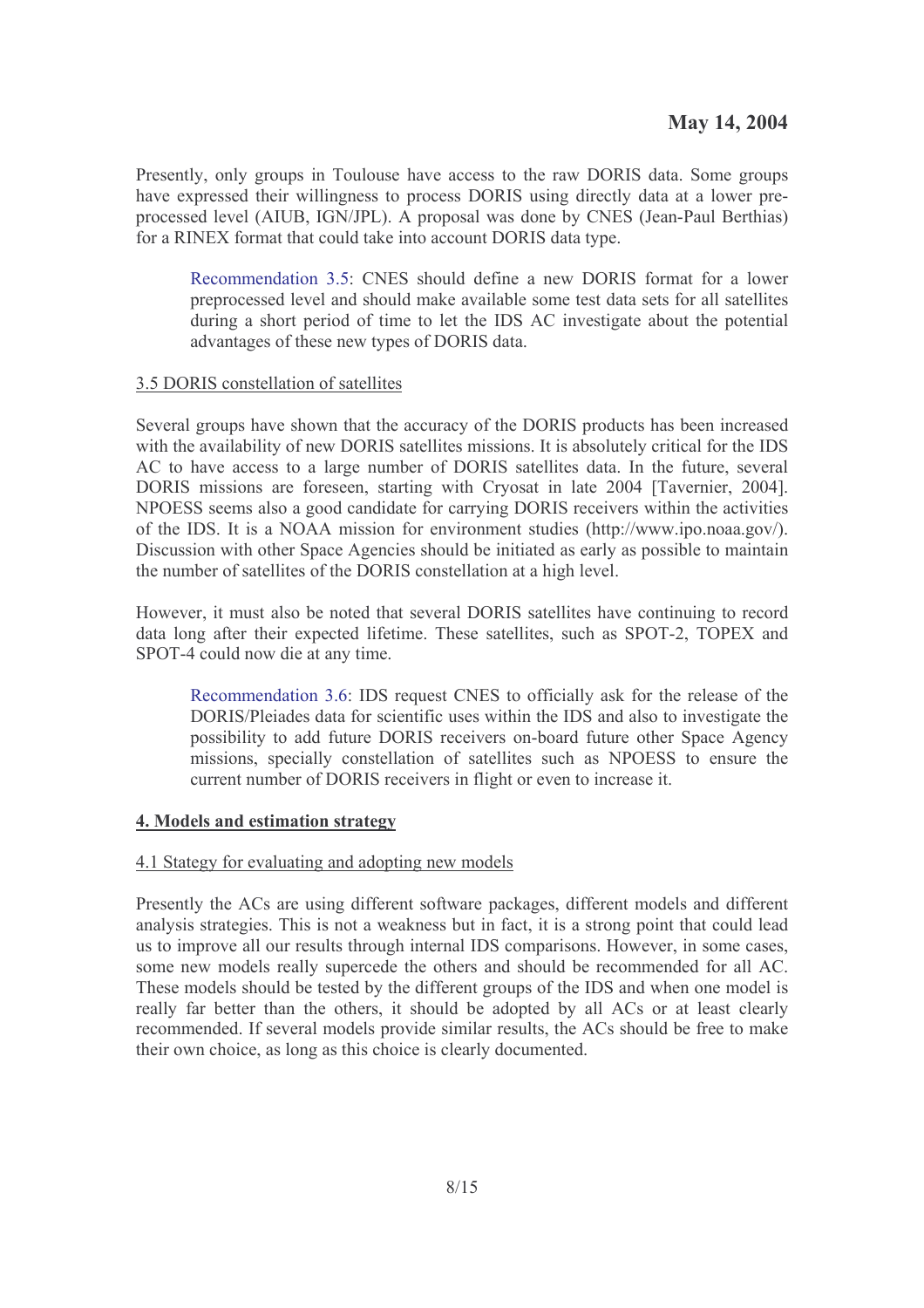A first campaign of this type has been conducted by the Analysis Coordinator concerning the new gravity fields issued from the GRACE mission. A clear recommendation should be made to the ACs, when the results of this campaign are available.

Concerning time series of products, there is presently an open question that would required to be discussed between groups in order to adopt a common strategy: Should we update the models as soon as we have an improvement (then the series is potentially inhomogeneous) or should we stick to the same product generation procedure (then the products is not the best possible)? Usually, inhomogeneity is often far more troublesome for analysis than small incremental improvements, which would be implemented together at some clearly defined and agreed-upon point.

Recommendation 4.1: The Analysis Coordinator, after discussion with the ACs and with the product users (starting with IERS) should define a clear strategy of how improving current products without loosing the homogeneity and the continuity of the time series. A trade-off compromise should be found.

# 4.2 Evaluation of tropospheric correction

Presently, other models are under investigation. For instance, different approaches are used for the tropospheric correction (using the CNES correction, estimating a parameter per pass, eventually using time constraints, using meteorological models,...). For instance, some groups (IGN/JPL, U. Texas) are using time constraints on the tropospheric parameters to provide better results for POD as well as for geodetic products. A similar campaign could be initiated on this specific aspect, taking into account that a similar campaign of observations (CONT-02) has already been conducted between VLBI and GPS.

Recommendation 4.2: ACs should compare their current DORIS models and analysis strategies, starting with the tropospheric corrections for which several groups have really different approaches.

# 4.3 Potential investigation of other analysis models

Some other models, like surface force models, could require some comparisons between ACs that could profit to new ACs as well as to already active ACs:

- drag parameter estimations
- solar pressure
- $-$ albedo

Just as an example, in order to show the current correlation between SPOT drag parameters (estimated without any constraints every 6 hours and independently per satellite), figure 1 displays the time evolution of the SPOT drag parameters over a long time period. It is easy to see that the individual satellites results are highly correlated. It is known that the drag parameters are related to errors in the thermospheric density model,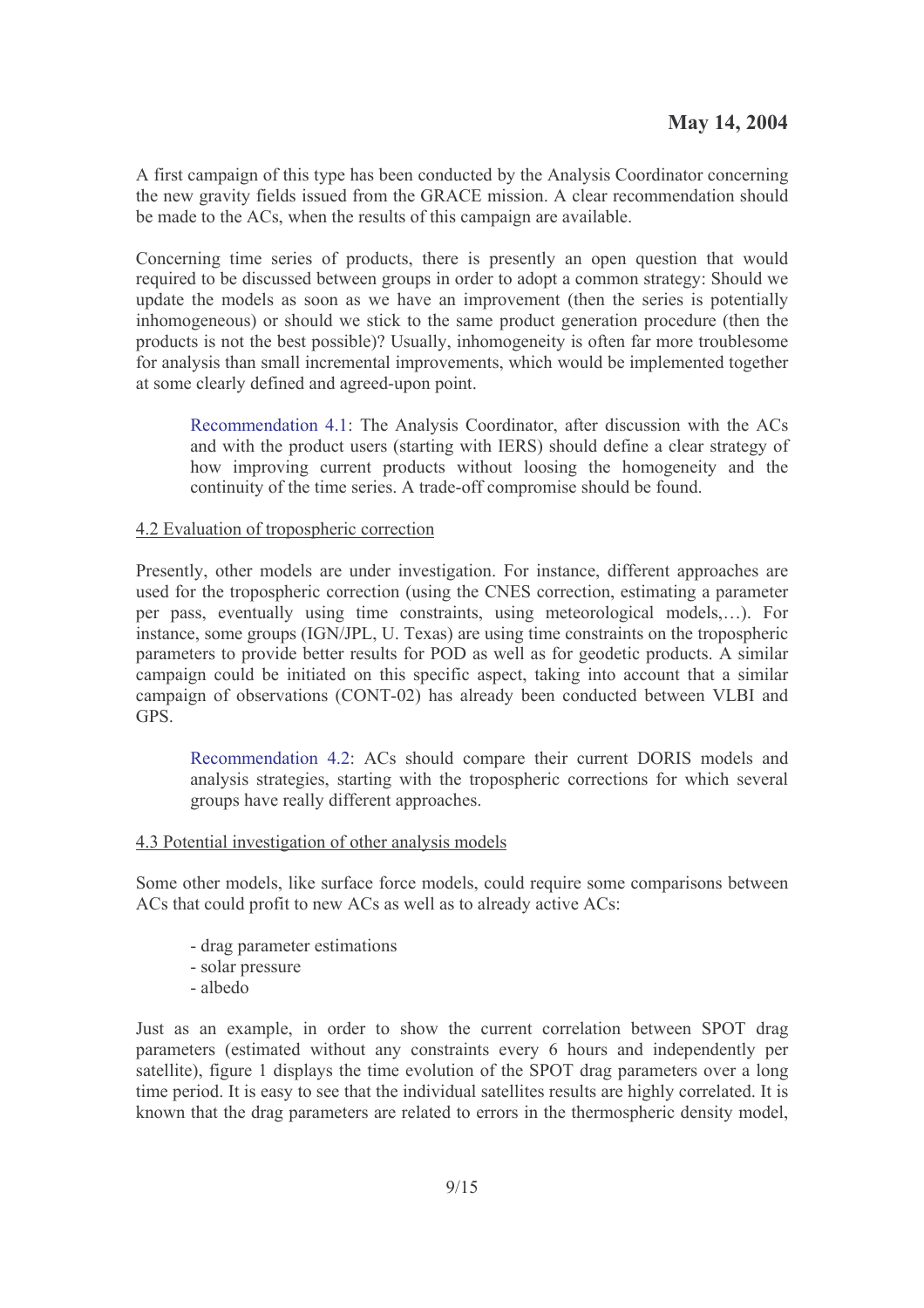especially the semi-annual variation at low solar activity and solar EUV flux variation during high solar activity. This fact could be used to estimate new thermosphere models (such as DTM2000) using this data or even to contribute to an ongoing calibration of such a model in near real-time. The correlation could also be used to develop new DORIS analysis strategies by adding constraints on the estimated drag parameters.



Figure 1: Long-term Time evolution of the DORIS/SPOT drag parameter from the IGN/JPL combined solution. Drag is estimated every 6 hours, without any constraint, independently for each satellite. Atmospheric model used is DTM94.

It is also important to note that some groups [Doornbos et al., 2004, Willis et al., 2004c] have started to look into details to DORIS residuals from different ACs. This could give the IDS community a valuable new tool to investigate systematic errors from commonly used models used in DORIS data analysis.

As all these models and analysis strategies cannot be tested at once, discussion between AC should be conducted between groups to better define priorities for such future investigations.

# 4.4 Systematic errors found in Terrestrial Reference Frame maintenance

The DORIS system has several advantages compared to GPS for the determination of the height of the stations. The network is very stable (only a very limited change of on-site equipment at each station for very long period of times), there are only 2 types of antennas, due to the antenna technology the antenna pattern is much more stable, DORIS results are not sensitive like GPS to the existence or not of protection radomes on site.... So DORIS could play an important role for terrestrial reference frame maintenance for the height and for the scale factor.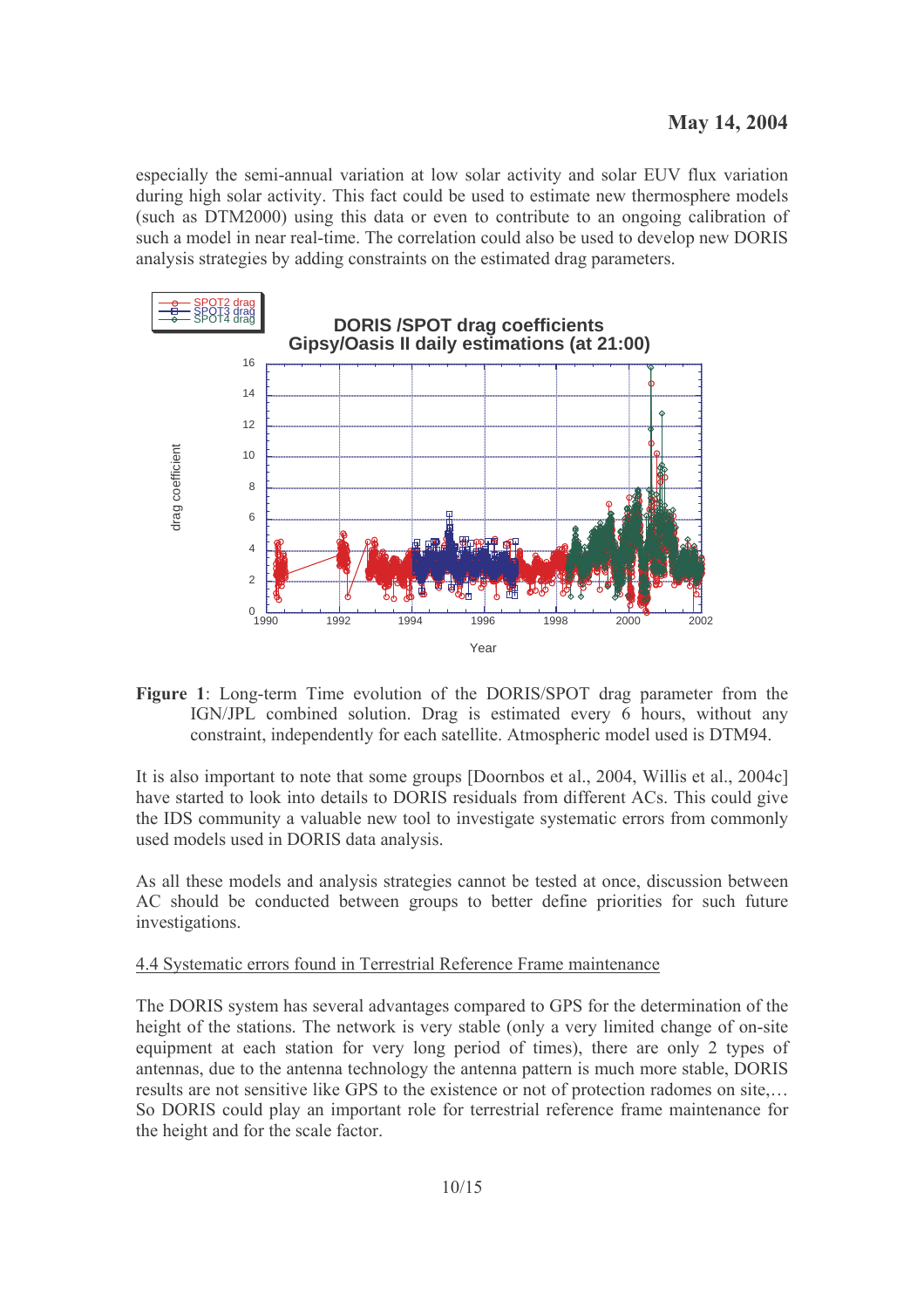However, it can be seen from Figure 2 that the DORIS solutions (at least the IGN/JPL) suffers from a systematic bias, extremely stable with time.



Figure 2: DORIS scale factor. Weekly comparisons of IGN/JPL free-network solutions to ITRF2000 reference frame.

It is clearly the responsibility of the IDS to study if this systematic error is due to the DORIS system itself or to an artifact in the present data analysis from the ACs and to understand the reasons for such a bias (about  $-2.5$  ppb = 11.5 mm in the height of all stations). This could be investigated by comparing different ACs solutions together and also with other references, such as ITRF-type or multiple-techniques solutions.

Some techniques (GPS) have developed ways [Schmidt, 2004] to palliate such problems by estimating satellite antenna patterns and/or estimating ground receiver phase center variations models (PCV). The IDS as a group could raise a similar question and decide whether it is wise (or not) and how it could be possible to correct the DORIS data and/or the current data analysis to obtain a DORIS that could be calibrated at a specific epoch and that could remain exactly aligned with the present ITRF2000 realized scale.

Recommendation 4.3: The IDS, in collaboration with the ITRF Product Center should investigate if the scale bias between DORIS solutions and the ITRF is inherent to the DORIS system or if it is inherent to a specific DORIS software. It should investigate technical ways to compensate such and effect (by using a posteriori satellite or ground antenna offset).

Still concerning the Terrestrial Reference Frame, there is a problem that was raised several times [Willis et al., 2004d] but that was never carefully investigated. As shown in Figure 3, the weekly estimation of the TZ translation is affected by a very large bias for the SPOT-4 satellite during the first months of operations. Some of the annual variations are clearly artifact of computations and come from systematic errors in the current data analysis (SPOT4 in this case).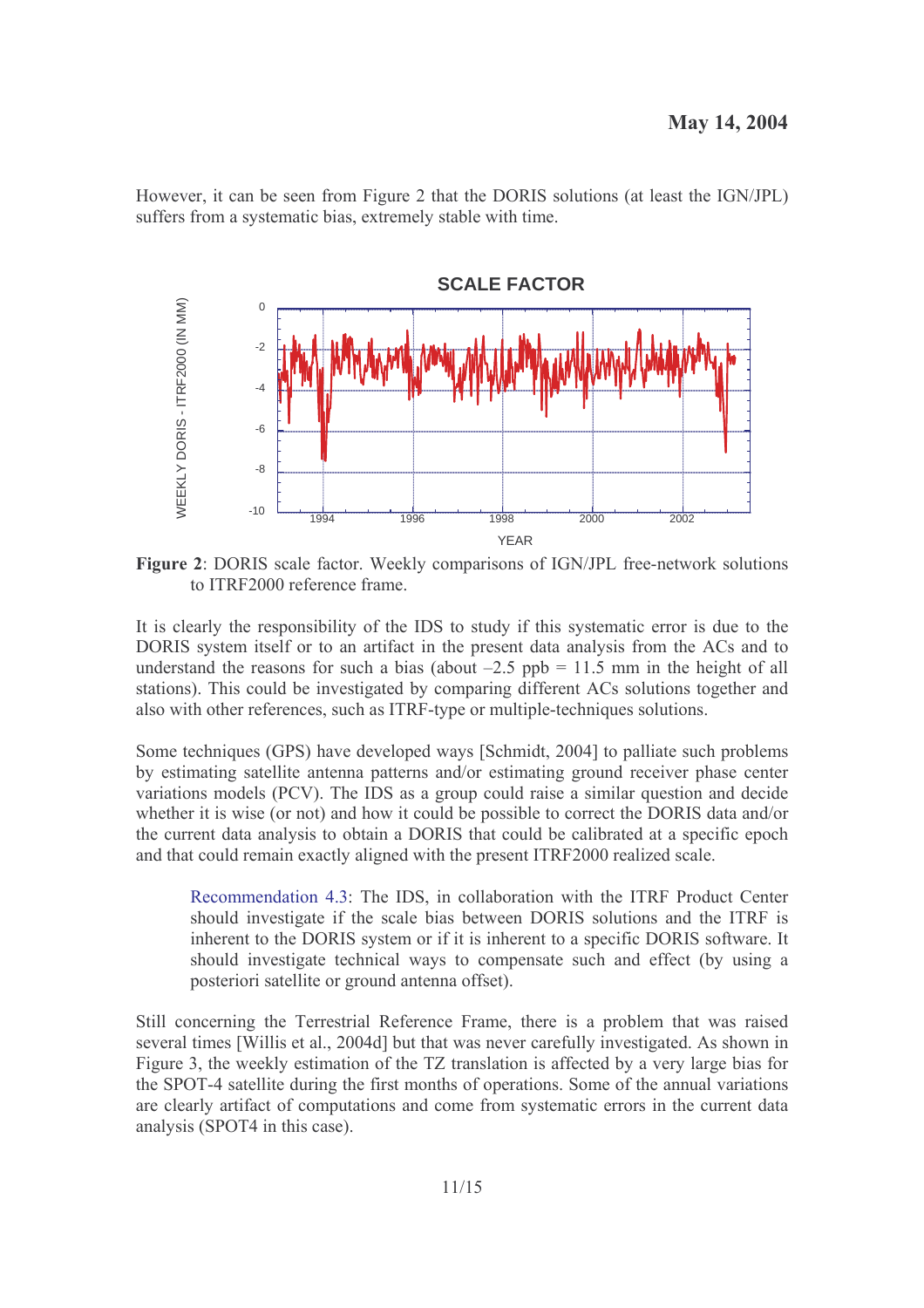

Figure 3: DORIS TZ translation. Weekly comparisons of IGN/JPL free-network solutions using only SPOT-4/DORIS data to ITRF2000 reference frame.

A erroneous translation of  $-60$  cm (!!!) is estimated very consistently on a week by week basis from the very beginning of the SPOT4 data (May 1, 1998) to the start of cycle 32 (January 11, 1999). This effects maps in the multi-satellite solutions as a constant bias of  $-20$  cm (=  $-60$ cm/3) over all this period of time. To solve this problem, recent solutions were performed using only 2 satellites (TOPEX and SPOT-2) and throwing away the first 8 months of DORIS data. Such a solution works but it is a pity to throw away so many data. The results are also less precise, as they are obtained using only 2 satellites.

To understand this problem correctly, we should have access to similar weekly solutions of SPOT-4 only data using different software packages. It could also be interesting to know if the problem remains when processing the raw DORIS data available in Toulouse, just to verify that there was no error in the preprocessing of the data. Such an investigation can only be conducted if several groups find it sufficiently interesting to generate this type of results.

Recommendation 4.4: Different ACs should test if the estimated TZ translation (compared to ITRF2000) of their solutions using only SPOT4/DORIS data either from one of the IDS data center or directly from the raw measurements files available in Toulouse possess a significant bias from may 1998 to January 1999.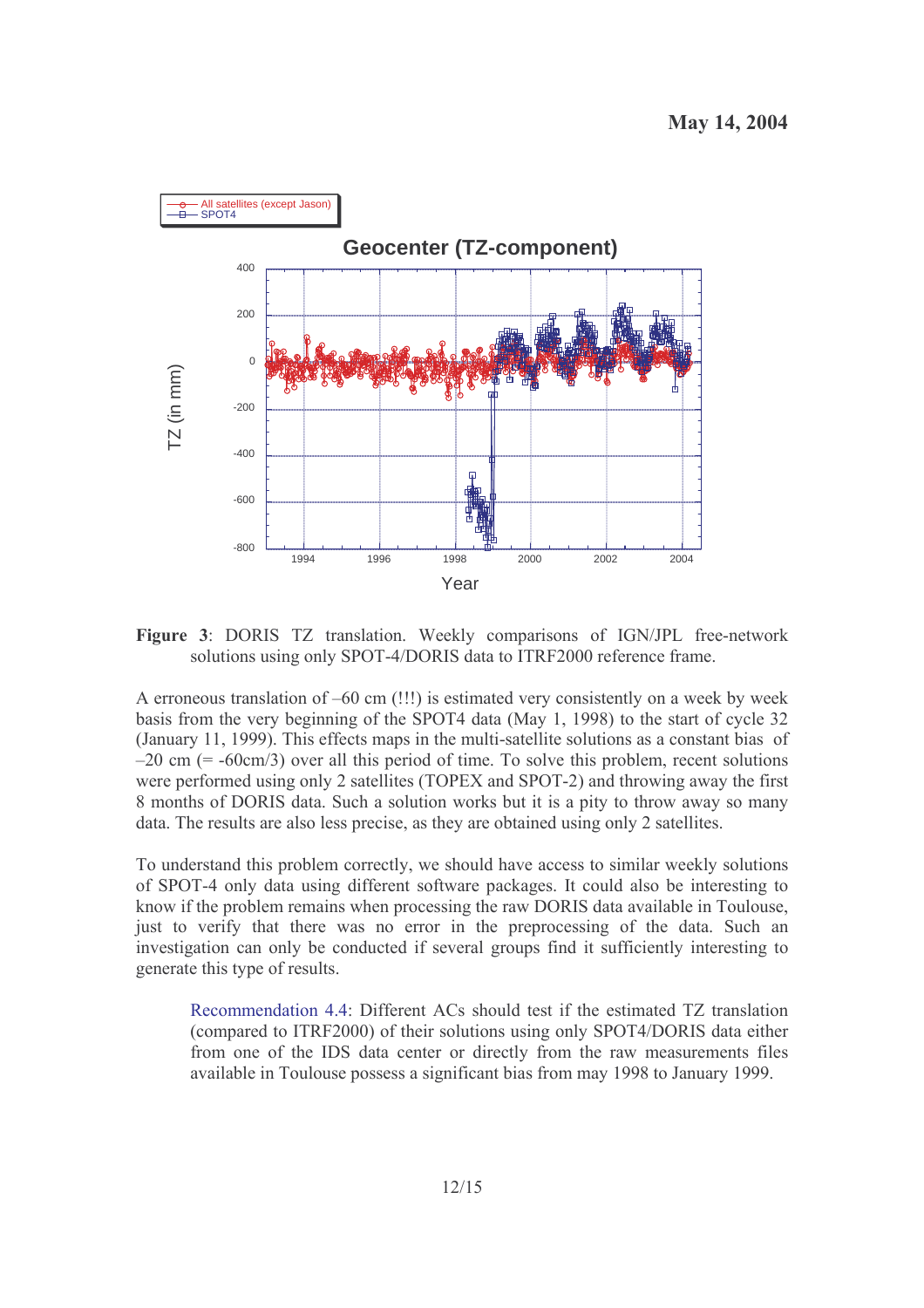There are in fact several benefits that could be gained if the IDS ACs would start to do some type of intercomparisons, dicuss in details their data analysis strategies (models used and parameters estimation strategies) or would start to exchange problems that they see in their own data processing activity. As many different software are used, it is almost sure that some groups can handle better one type of correction or estimation parameters, while another group could handle better another type. Experience from all groups could be useful, not only for the newcomers but also for the present active groups. We should also benefit from the experience altimetry mission POD groups who participate or not in the IDS, and in return potentially propose ways to better handle Precise Orbit Determination with DORIS-only data or in combination with other techniques (Laser, GPS).

Just to demonstrate that there are still some systematic errors in DORIS data processing, we would like to show here a periodogram for a individual solution (TZ time series from IGN/JPL)...



Figure 4: Periodogramm of the estimated TZ DORIS translation compared to ITRF2000 as reference (IGN/JPL solutions, all satellites used except Jason, 1993.0-2004.2).

Figure 4 shows that the TZ translations residuals are dominated by an annual signal as well as signal with a frequencies at 120 and 60 days [Willis et al., 2004c]. The last two signals are characteristic of mis-modeling errors in TOPEX/Poseidon data analysis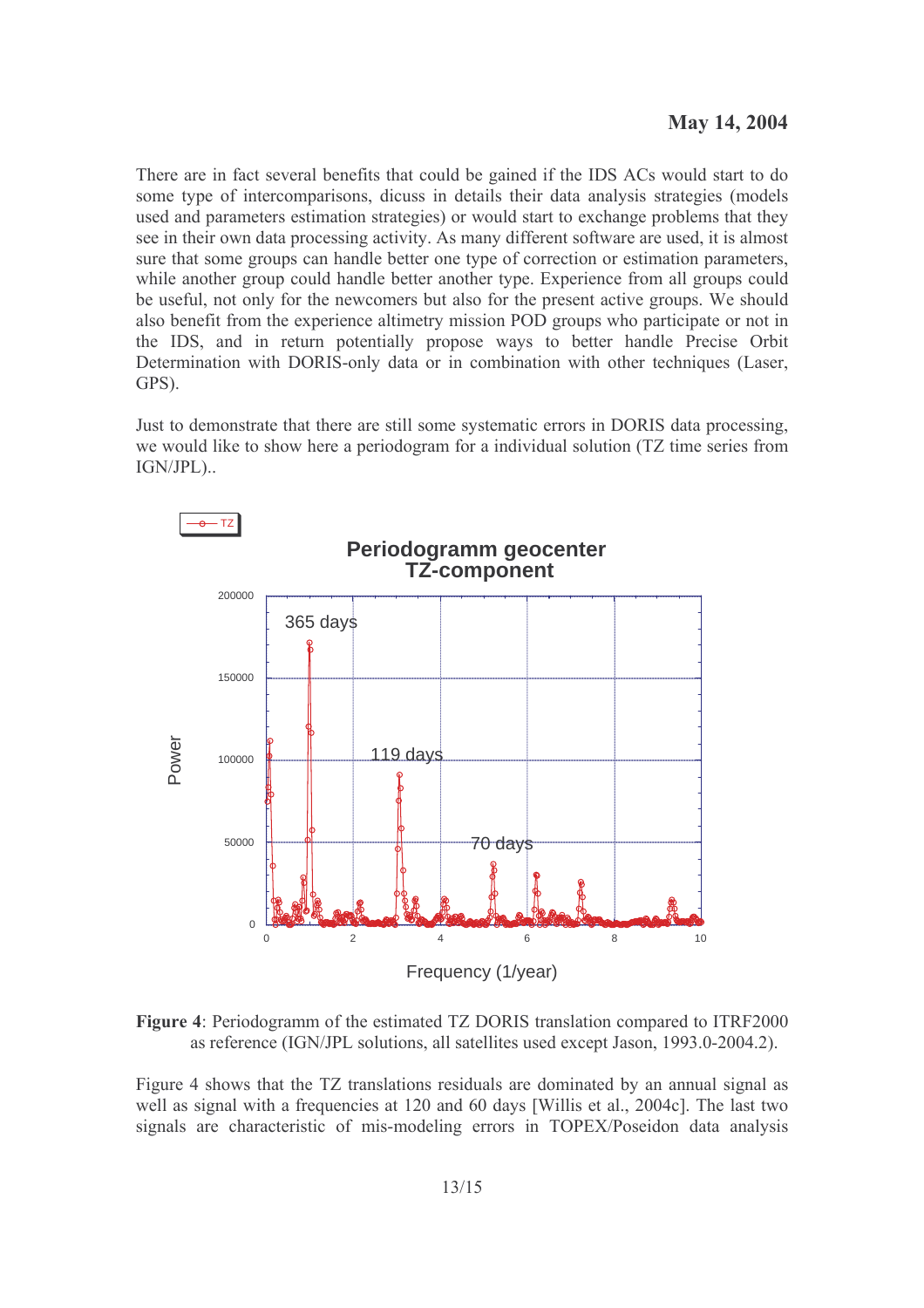related to solar pressure modeling and/or estimating (beta prime period between sun and orbit plane for TOPEX/Poseidon). By doing such type of error analysis directly from the residuals and/or from the DORIS individual solutions and combined products, one could learn a lot about current systematic errors in DORIS data analysis from different groups.

# **5. Products validation**

Presently, there is no real procedure for validating the individual solutions available at the IDS data center. In some cases (times series of coordinates, geocenter), some tests have been conducted by the Analysis Coordinator. We now need to better define how we should validate our products and set up a procedure to do that in an efficient and timely manner

A specific presentation [Feissel-Vernier et al., 2004; Le Bail, 2004] will address some of these issues during the meeting and provide some proposals for validation processes that could be run operationally of needed.

Recommendation 5.1: The Analysis Coordinator should propose validations procedures before accepting any IDS individual solutions and IDS product, either internal through combination or external using any type of information. These validations procedure should be an important part of the IDS product definition.

# **References**

M. Feissel-Vernier, J.-J. Valette, Validating time series of TRFs via their helmert parameters, IDS Plenary meeting, Paris, May 3-4, 2004 http://lareg.ensg.ign.fr/IDS/events/IDSPM 2004.html

K. Le Bail, Long-term stability of DORIS and GPS stations coordinates. Some examples, IDS Plenary meeting, Paris, May 3-4, 2004 http://lareg.ensg.ign.fr/IDS/events/IDSPM 2004.html

E. Doornbos, P. Willis, Analysis of DORIS residuals from multiple satellites and POD centers, IDS Plenary meeting, Paris, May 3-4, 2004. http://lareg.ensg.ign.fr/IDS/events/prog\_2004.html

J.-M. Lemoine, SAA and DORIS/Jason, IDS Plenary meeting, Paris, May 3-4, 2004 http://lareg.ensg.ign.fr/IDS/events/IDSPM 2004.html

C. Noll, E. Gaulue, IDS Data Center Update, IDS Plenary meeting, Paris, May 3-4, 2004 http://lareg.ensg.ign.fr/IDS/events/IDSPM 2004.html

M. Rothacher, IERS Combination Pilot Project http://www.iers.org/iers/about/wg/wg3/